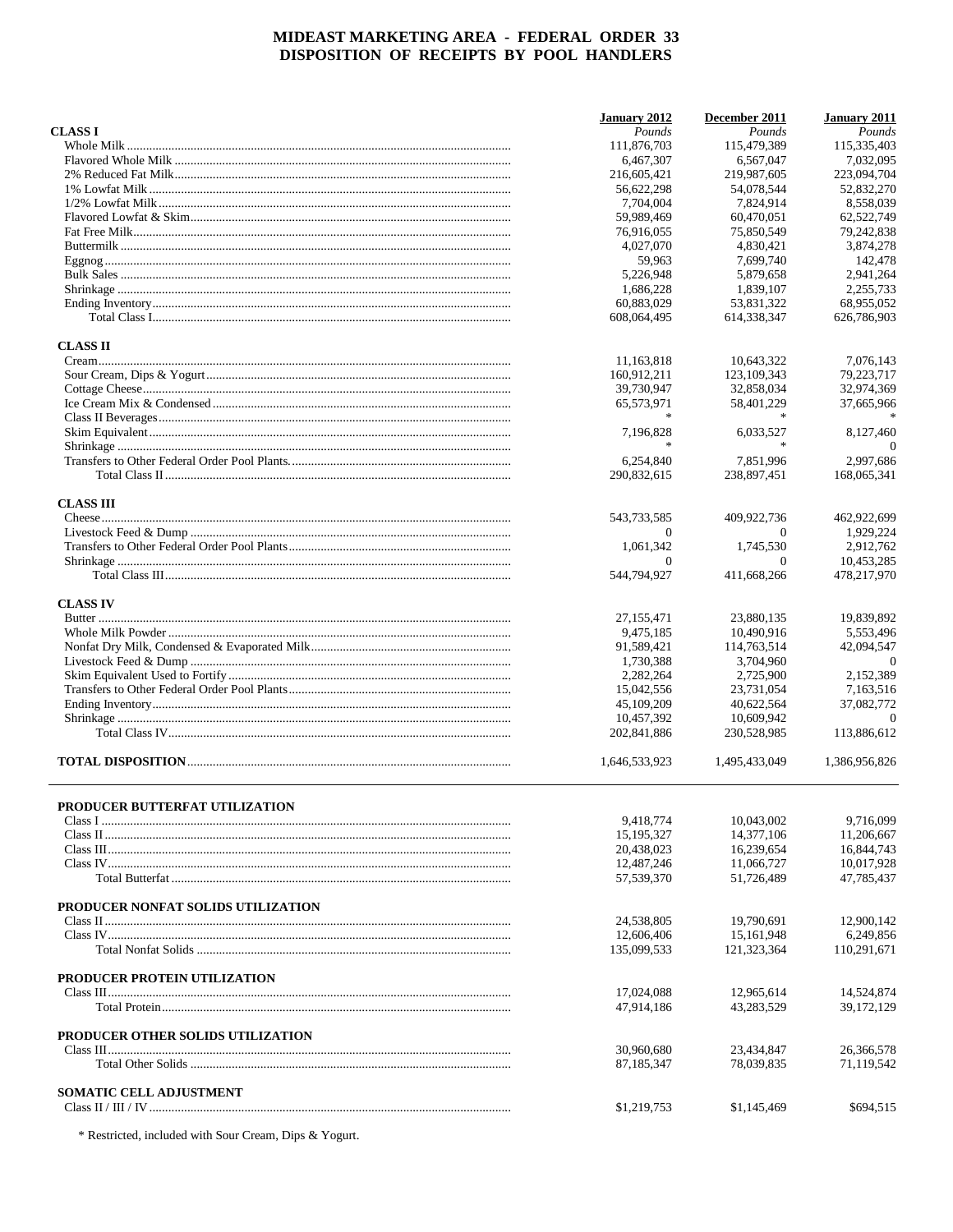|                                       | February 2012            | January 2012             | February 2011            |
|---------------------------------------|--------------------------|--------------------------|--------------------------|
| <b>CLASS I</b>                        | Pounds                   | Pounds                   | Pounds                   |
|                                       | 103,800,701              | 111,876,703              | 105,545,151              |
|                                       | 6,733,261                | 6,467,307                | 6,659,658                |
|                                       | 197, 190, 310            | 216,605,421              | 200,666,585              |
|                                       | 52,633,679               | 56,622,298               | 46,774,348               |
|                                       | 7,051,795                | 7,704,004                | 7,744,181                |
|                                       | 62,880,925               | 59,989,469               | 60,920,656               |
|                                       | 71,057,480               | 76,916,055               | 71,704,394               |
|                                       | 3,991,296                | 4,027,070                | 3,614,165                |
|                                       | $\frac{1}{2}$            | 59,963                   | 22,048                   |
|                                       | 6,887,424                | 5,226,948                | 2.073.842                |
|                                       | 1,055,146                | 1,686,228                | 2,679,955                |
|                                       | 61,619,251               | 60.883.029               | 70,206,857               |
|                                       | 574,901,268              | 608,064,495              | 578,611,840              |
| <b>CLASS II</b>                       |                          |                          |                          |
|                                       | 10,855,524               | 11,163,818               | 6,393,515                |
|                                       | 138,309,939              | 160,912,211              | 78,159,876               |
|                                       | 32,094,174               | 39,730,947               | 34,623,430               |
|                                       | 68,811,207               | 65,573,971               | 40,633,190               |
|                                       | **                       | **                       |                          |
|                                       | 7,895,041                | 7,196,828                | 7,719,316                |
|                                       | $\overline{0}$           | $\ast$                   | $\Omega$                 |
|                                       | 5,227,190                | 6,254,840                | 2,259,051                |
|                                       | 263,193,075              | 290,832,615              | 169,788,378              |
| <b>CLASS III</b>                      |                          |                          |                          |
|                                       | 551,132,288              | 543,733,585              | 485,581,291              |
|                                       | $\Omega$                 | $\Omega$                 | 1,927,944                |
|                                       | 2,018,800                | 1,061,342                | 1,716,927                |
|                                       | $\Omega$                 | $\Omega$                 | 8,942,582                |
|                                       | 553,151,088              | 544,794,927              | 498,168,744              |
| <b>CLASS IV</b>                       |                          |                          |                          |
|                                       | 37,653,156               | 27, 155, 471             | 22,062,016               |
|                                       | 11,325,938               | 9,475,185                | 4,989,111                |
|                                       | 92,801,963               | 91,589,421               | 44.222.544               |
|                                       | 1,541,863                | 1,730,388                | $\theta$                 |
|                                       | 1,984,763                | 2,282,264                | 2,110,076                |
|                                       | 17,250,823               | 15,042,556               | 9,861,975                |
|                                       | 40,920,703               | 45,109,209               | 39,324,621               |
|                                       | 8,861,520                | 10,457,392               | $\Omega$                 |
|                                       | 212,340,729              | 202,841,886              | 122,570,343              |
|                                       | 1,603,586,160            | 1,646,533,923            | 1,369,139,305            |
|                                       |                          |                          |                          |
| <b>PRODUCER BUTTERFAT UTILIZATION</b> |                          |                          |                          |
|                                       | 8.824.495                | 9.418.774                | 8.851.124                |
|                                       | 14,566,642               | 15, 195, 327             | 10,065,705               |
|                                       | 20.401.167               | 20,438,023               | 17.208.011               |
|                                       | 11,390,208               | 12,487,246               | 10,064,125               |
|                                       | 55,182,512               | 57,539,370               | 46,188,965               |
| PRODUCER NONFAT SOLIDS UTILIZATION    |                          |                          |                          |
|                                       | 21,784,123               | 24,538,805               | 12,628,616               |
|                                       | 13.676.987               | 12,606,406               | 6,265,633                |
|                                       | 130, 373, 217            | 135,099,533              | 107,293,440              |
|                                       |                          |                          |                          |
| PRODUCER PROTEIN UTILIZATION          |                          |                          |                          |
|                                       | 17,205,066<br>45,919,517 | 17,024,088<br>47,914,186 | 15,170,164<br>37,848,353 |
|                                       |                          |                          |                          |
| PRODUCER OTHER SOLIDS UTILIZATION     |                          |                          |                          |
|                                       | 31,611,195               | 30,960,680               | 27,818,545               |
|                                       | 84,453,700               | 87,185,347               | 69,445,087               |
| <b>SOMATIC CELL ADJUSTMENT</b>        |                          |                          |                          |
|                                       | \$1,175,404              | \$1,219,753              | \$962,918                |
|                                       |                          |                          |                          |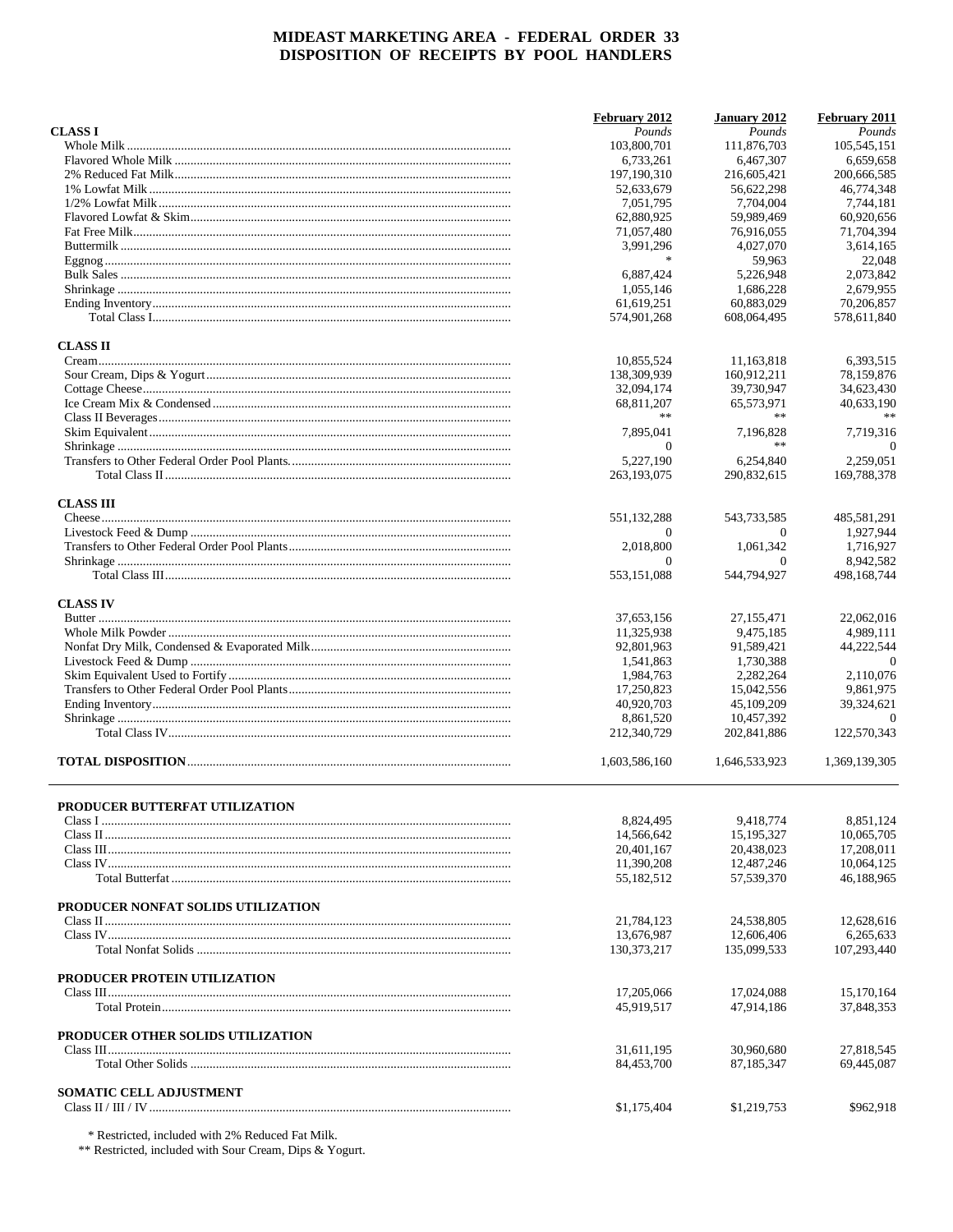|                                    | <b>March 2012</b>        | February 2012            | <b>March 2011</b>      |
|------------------------------------|--------------------------|--------------------------|------------------------|
| <b>CLASS I</b>                     | Pounds                   | Pounds                   | Pounds                 |
|                                    | 108,210,872              | 103,800,701              | 111,981,735            |
|                                    | 7,069,619                | 6,733,261                | 7,498,916              |
|                                    | 208, 587, 110            | 197, 190, 310            | 216,505,628            |
|                                    | 55,583,507               | 52,633,679               | 53,832,365             |
|                                    | 7,312,091                | 7,051,795                | 8,071,408              |
|                                    | 65,259,603               | 62,880,925               | 72,845,299             |
|                                    | 75,010,944               | 71,057,480               | 76,657,102             |
|                                    | 4,306,661                | 3,991,296                | 4,327,273              |
|                                    | 23,023                   | $\ast$                   |                        |
|                                    | 8.239.678                | 6.887.424                | 28,246,436             |
|                                    | 2,566,748                | 1,055,146                | 2,204,827              |
|                                    | 56,995,758               | 61,619,251               | 72,823,025             |
|                                    | 599,165,614              | 574,901,268              | 654.994.014            |
| <b>CLASS II</b>                    |                          |                          |                        |
|                                    | 10,861,841               | 10,855,524               | 7,567,734              |
|                                    | 156,840,833              | 138,309,939              | 143,482,630            |
|                                    | 34,810,948               | 32,094,174               | 39,822,846             |
|                                    | 61,741,991               | 68,811,207               | 78,786,285             |
|                                    |                          | **                       |                        |
|                                    | 10,736,107               | 7.895.041                | 10,371,313             |
|                                    | $\mathbf 0$              | $\mathbf{0}$             | 13,107,934             |
|                                    | $\mathbf{0}$             | $\overline{0}$           | 1,649,158              |
|                                    | 5,994,627                | 5.227.190                | 5.807.127              |
|                                    | 280,986,347              | 263,193,075              | 300,595,027            |
|                                    |                          |                          |                        |
| <b>CLASS III</b>                   |                          |                          |                        |
|                                    | 599,220,402              | 551, 132, 288            | 478,199,510            |
|                                    | 2,257,478<br>601,477,880 | 2,018,800<br>553,151,088 | 554.144<br>478,753,654 |
|                                    |                          |                          |                        |
| <b>CLASS IV</b>                    | 45,073,526               | 37,653,156               | 22,544,021             |
|                                    | 8,899,744                | 11,325,938               | 6,254,965              |
|                                    | 80,762,295               | 92,801,963               | 73,301,075             |
|                                    | 2,208,691                |                          | $\theta$               |
|                                    | 1,897,917                | 1,541,863<br>1,984,763   | 2,158,077              |
|                                    |                          |                          | 10,133,760             |
|                                    | 17,308,318<br>38,006,859 | 17,250,823<br>40,920,703 | 38,128,411             |
|                                    | 11,511,278               | 8,861,520                | $\Omega$               |
|                                    | 205,668,628              | 212,340,729              | 152,520,309            |
|                                    | 1,687,298,469            | 1,603,586,160            | 1,586,863,004          |
|                                    |                          |                          |                        |
| PRODUCER BUTTERFAT UTILIZATION     |                          |                          |                        |
|                                    | 9,192,060                | 8,824,495                | 10,669,813             |
|                                    | 15,612,638               | 14.566.642               | 16.326.711             |
|                                    | 21,854,762               | 20,401,167               | 16,776,974             |
|                                    | 10,912,607               | 11,390,208               | 9,695,193              |
|                                    | 57,572,067               | 55,182,512               | 53,468,691             |
| PRODUCER NONFAT SOLIDS UTILIZATION |                          |                          |                        |
|                                    | 22,875,833               | 21,784,123               | 23,734,641             |
|                                    | 13,405,920               | 13.676.987               | 7,887,381              |
|                                    | 137,404,607              | 130, 373, 217            | 125,270,084            |
|                                    |                          |                          |                        |
| PRODUCER PROTEIN UTILIZATION       | 18,519,447               | 17,205,066               | 14,537,152             |
|                                    | 47,924,922               | 45,919,517               | 43,909,898             |
|                                    |                          |                          |                        |
| PRODUCER OTHER SOLIDS UTILIZATION  |                          |                          |                        |
|                                    | 34,534,978               | 31,611,195               | 26,914,380             |
|                                    | 89,479,685               | 84,453,700               | 81,360,186             |
| <b>SOMATIC CELL ADJUSTMENT</b>     |                          |                          |                        |
|                                    | \$1,233,010              | \$1,175,404              | \$1,331,949            |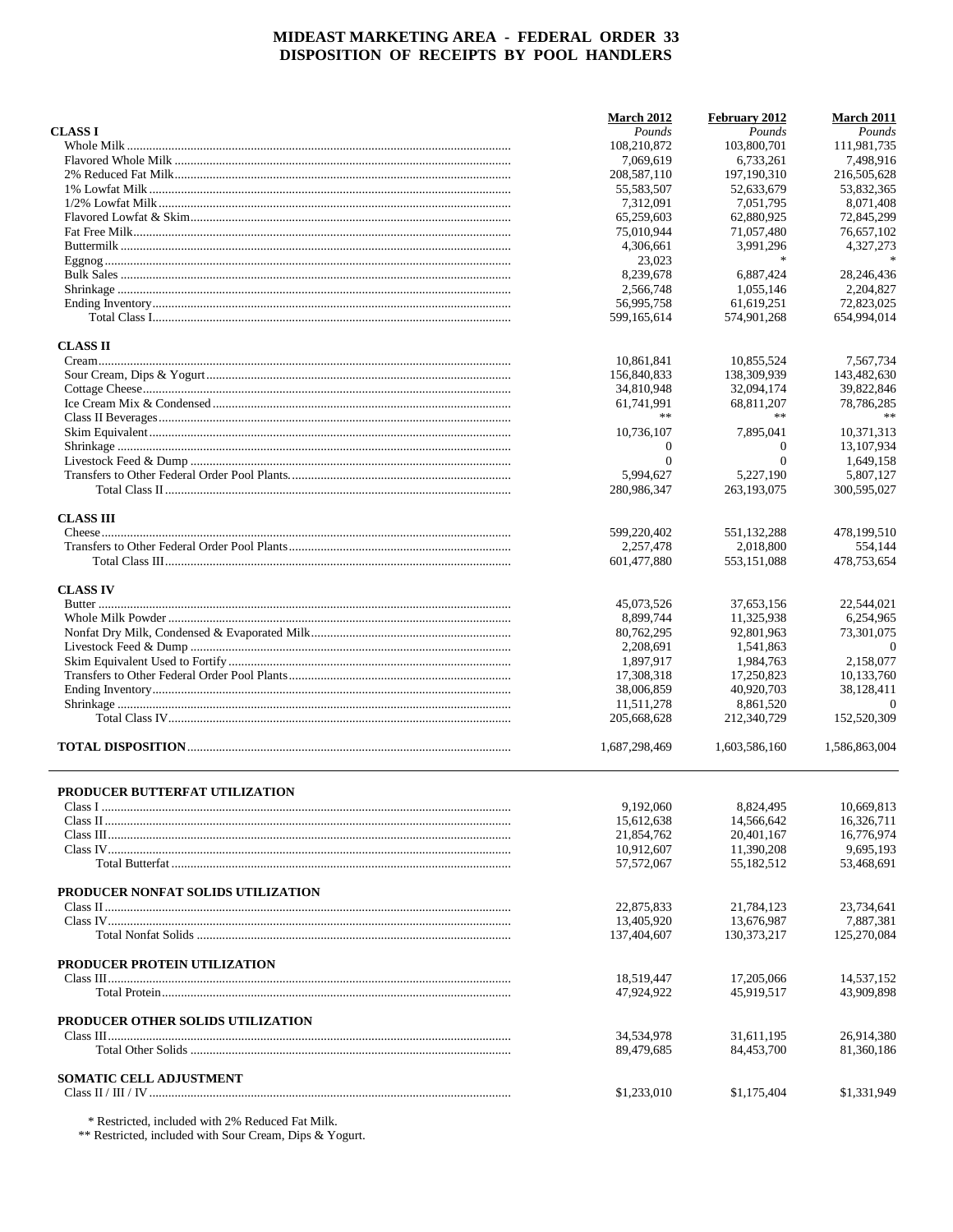|                                       | April 2012    | <b>March 2012</b> | April 2011    |
|---------------------------------------|---------------|-------------------|---------------|
| <b>CLASS I</b>                        | Pounds        | Pounds            | Pounds        |
|                                       | 103,618,375   | 108,210,872       | 109,182,015   |
|                                       | 6.518.305     | 7,069,619         | 7,048,598     |
|                                       | 197,713,584   | 208,587,110       | 211,179,055   |
|                                       | 52, 133, 475  | 55,583,507        | 51,066,389    |
|                                       | 6,961,908     | 7,312,091         | 7,900,175     |
|                                       | 61,725,250    | 65,259,603        | 67,010,079    |
|                                       | 70,650,696    | 75,010,944        | 74,886,137    |
|                                       | 4,073,710     | 4,306,661         | 4,024,161     |
|                                       | $\frac{1}{2}$ | 23,023            | $\ast$        |
|                                       | 2.641.895     | 8.239.678         | 2,350,298     |
|                                       | 1,852,797     | 2,566,748         | 2,090,580     |
|                                       | 53,615,803    | 56,995,758        | 65,544,945    |
|                                       | 561.505.798   | 599,165,614       | 602,282,432   |
| <b>CLASS II</b>                       |               |                   |               |
|                                       | 11,131,083    | 10,861,841        | 7,815,974     |
|                                       | 130,406,323   | 156,840,833       | 89,313,438    |
|                                       | 35,946,074    | 34,810,948        | 34,598,366    |
|                                       | 79,269,309    | 61,741,991        | 48,858,419    |
|                                       | **            | **                |               |
|                                       | 10,411,368    | 10,736,107        | 9,217,616     |
|                                       | 540,993       | $\Omega$          | **            |
|                                       | 5,798,714     | 5,994,627         | 2,228,356     |
|                                       | 273,503,864   | 280,986,347       | 192,032,169   |
| <b>CLASS III</b>                      |               |                   |               |
|                                       | 575,045,441   | 599,220,402       | 491,820,782   |
|                                       | $\Omega$      | $\Omega$          | 2,429,361     |
|                                       | 161,631       | 2.257.478         | 11,247,211    |
|                                       | $\Omega$      | $\Omega$          | 9,038,095     |
|                                       | 575,207,072   | 601,477,880       | 514, 535, 449 |
| <b>CLASS IV</b>                       |               |                   |               |
|                                       | 47,815,358    | 45,073,526        | 19,189,149    |
|                                       | 8,381,724     | 8,899,744         | 2,760,904     |
|                                       | 137,610,813   | 80,762,295        | 72,657,643    |
|                                       | 1,792,927     | 2,208,691         | $\Omega$      |
|                                       | 1,566,430     | 1,897,917         | 2,155,769     |
|                                       | 14,042,796    | 17,308,318        | 9,135,515     |
|                                       | 41,821,696    | 38,006,859        | 35,211,405    |
|                                       | 11,752,390    | 11,511,278        | $\Omega$      |
|                                       | 264,784,134   | 205,668,628       | 141,110,385   |
|                                       | 1,675,000,868 | 1,687,298,469     | 1,449,960,435 |
|                                       |               |                   |               |
| <b>PRODUCER BUTTERFAT UTILIZATION</b> | 8,551,620     | 9,192,060         | 9,221,441     |
|                                       | 16,353,464    | 15,612,638        | 13,088,556    |
|                                       | 21,115,303    | 21,854,762        | 17,340,659    |
|                                       | 10,650,986    | 10,912,607        | 8,694,851     |
|                                       | 56,671,373    | 57, 572, 067      | 48, 345, 507  |
|                                       |               |                   |               |
| PRODUCER NONFAT SOLIDS UTILIZATION    |               |                   |               |
|                                       | 22,254,260    | 22,875,833        | 14,787,012    |
|                                       | 18,532,272    | 13,405,920        | 8.161.697     |
|                                       | 136,309,365   | 137,404,607       | 114, 127, 548 |
| PRODUCER PROTEIN UTILIZATION          |               |                   |               |
|                                       | 17,593,595    | 18,519,447        | 15,378,562    |
|                                       | 47,506,228    | 47,924,922        | 39,810,173    |
| PRODUCER OTHER SOLIDS UTILIZATION     |               |                   |               |
|                                       | 32,813,762    | 34,534,978        | 28,669,670    |
|                                       | 88,803,137    | 89,479,685        | 74,317,375    |
| <b>SOMATIC CELL ADJUSTMENT</b>        |               |                   |               |
|                                       | \$1,290,149   | \$1,233,010       | \$1,003,313   |
|                                       |               |                   |               |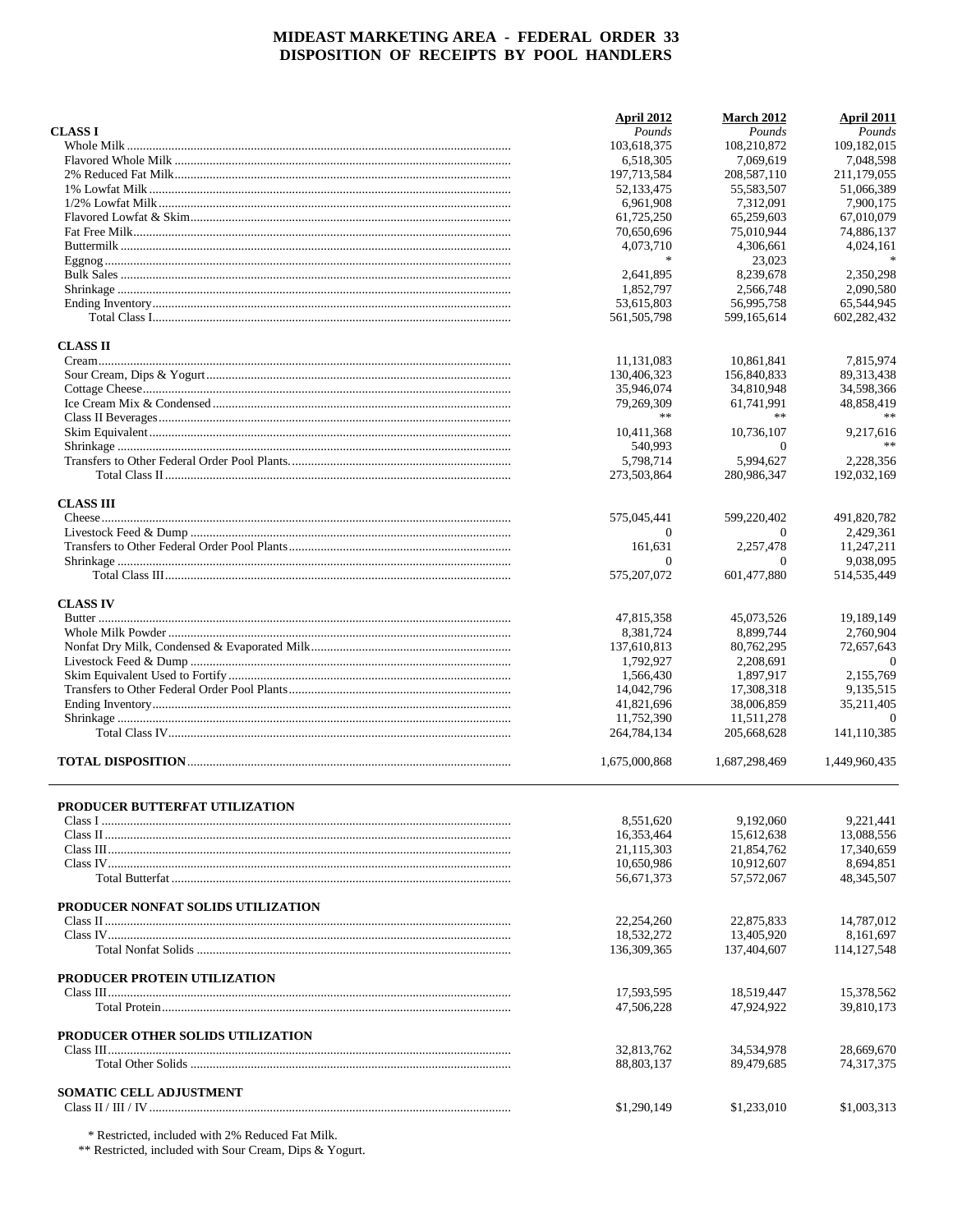|                                       | <b>May 2012</b> | April 2012    | <b>May 2011</b> |
|---------------------------------------|-----------------|---------------|-----------------|
| <b>CLASS I</b>                        | Pounds          | Pounds        | Pounds          |
|                                       | 103,974,369     | 103,618,375   | 106,286,730     |
|                                       | 6.825.086       | 6.518.305     | 7,013,141       |
|                                       | 203,746,190     | 197,713,584   | 205, 381, 256   |
|                                       | 50,115,931      | 52,133,475    | 51,705,478      |
|                                       | 7,068,178       | 6.961.908     | 8,039,750       |
|                                       | 63,118,440      | 61,725,250    | 64, 317, 334    |
|                                       | 71,332,749      | 70,650,696    | 73,695,027      |
|                                       | 4,169,535       | 4,073,710     | 4,080,709       |
|                                       | 家               | $\ast$        |                 |
|                                       | 3,060,859       | 2,641,895     | 3,668,231       |
|                                       | 1.891.822       | 1,852,797     | 1.691.307       |
|                                       | 52,333,997      | 53,615,803    | 60,554,903      |
|                                       | 567,637,156     | 561.505.798   | 586,433,866     |
| <b>CLASS II</b>                       |                 |               |                 |
|                                       | 11,298,980      | 11,131,083    | 6,376,955       |
|                                       | 155,662,831     | 130,406,323   | 28,906,066      |
|                                       | 35,840,756      | 35,946,074    | 36,675,371      |
|                                       | 95,503,124      | 79,269,309    | 37,475,427      |
|                                       | **              | **            |                 |
|                                       | 12,940,003      | 10.411.368    | 10.964.055      |
|                                       | 1.819.092       | 540.993       |                 |
|                                       | 8,297,111       | 5,798,714     | 1,062,603       |
|                                       | 321,361,897     | 273,503,864   | 121,460,477     |
| <b>CLASS III</b>                      |                 |               |                 |
|                                       | 567, 305, 701   | 575,045,441   | 517,919,946     |
|                                       | $\theta$        | $\theta$      | 2,660,297       |
|                                       | 125,130         | 161,631       | 10,166,700      |
|                                       | $\Omega$        | $\Omega$      | 9,776,814       |
|                                       | 567,430,831     | 575,207,072   | 540,523,757     |
| <b>CLASS IV</b>                       |                 |               |                 |
|                                       | 38,328,472      | 47,815,358    | 13,539,625      |
|                                       | 13, 121, 242    | 8,381,724     | 1,630,268       |
|                                       | 168,414,145     | 137,610,813   | 78,568,096      |
|                                       | 1,598,628       | 1,792,927     | $\Omega$        |
|                                       | 2,072,332       | 1,566,430     | 2,177,929       |
|                                       | 13,006,673      | 14,042,796    | 11,491,854      |
|                                       | 41,163,638      | 41,821,696    | 28,647,637      |
|                                       | 14,702,970      | 11,752,390    | $\Omega$        |
|                                       | 292,408,100     | 264,784,134   | 136,055,409     |
|                                       | 1,748,837,984   | 1,675,000,868 | 1,384,473,509   |
|                                       |                 |               |                 |
| <b>PRODUCER BUTTERFAT UTILIZATION</b> | 8,767,814       | 8,551,620     | 9,011,058       |
|                                       | 18,831,678      | 16,353,464    | 11,132,298      |
|                                       | 20,726,329      | 21,115,303    | 17,438,074      |
|                                       | 9,150,950       | 10,650,986    | 7,426,510       |
|                                       | 57,476,771      | 56,671,373    | 45,007,940      |
| PRODUCER NONFAT SOLIDS UTILIZATION    |                 |               |                 |
|                                       | 25,754,094      | 22,254,260    | 8,065,368       |
|                                       | 19,241,542      | 18.532.272    | 8,543,244       |
|                                       | 140,189,349     | 136,309,365   | 107,936,269     |
| PRODUCER PROTEIN UTILIZATION          |                 |               |                 |
|                                       | 17,063,958      | 17,593,595    | 15,556,747      |
|                                       | 48,416,700      | 47,506,228    | 37,236,638      |
| PRODUCER OTHER SOLIDS UTILIZATION     |                 |               |                 |
|                                       | 32,297,590      | 32,813,762    | 29,501,584      |
|                                       | 91,772,649      | 88,803,137    | 70,699,631      |
|                                       |                 |               |                 |
| <b>SOMATIC CELL ADJUSTMENT</b>        | \$1,317,694     | \$1,290,149   | \$847,004       |
|                                       |                 |               |                 |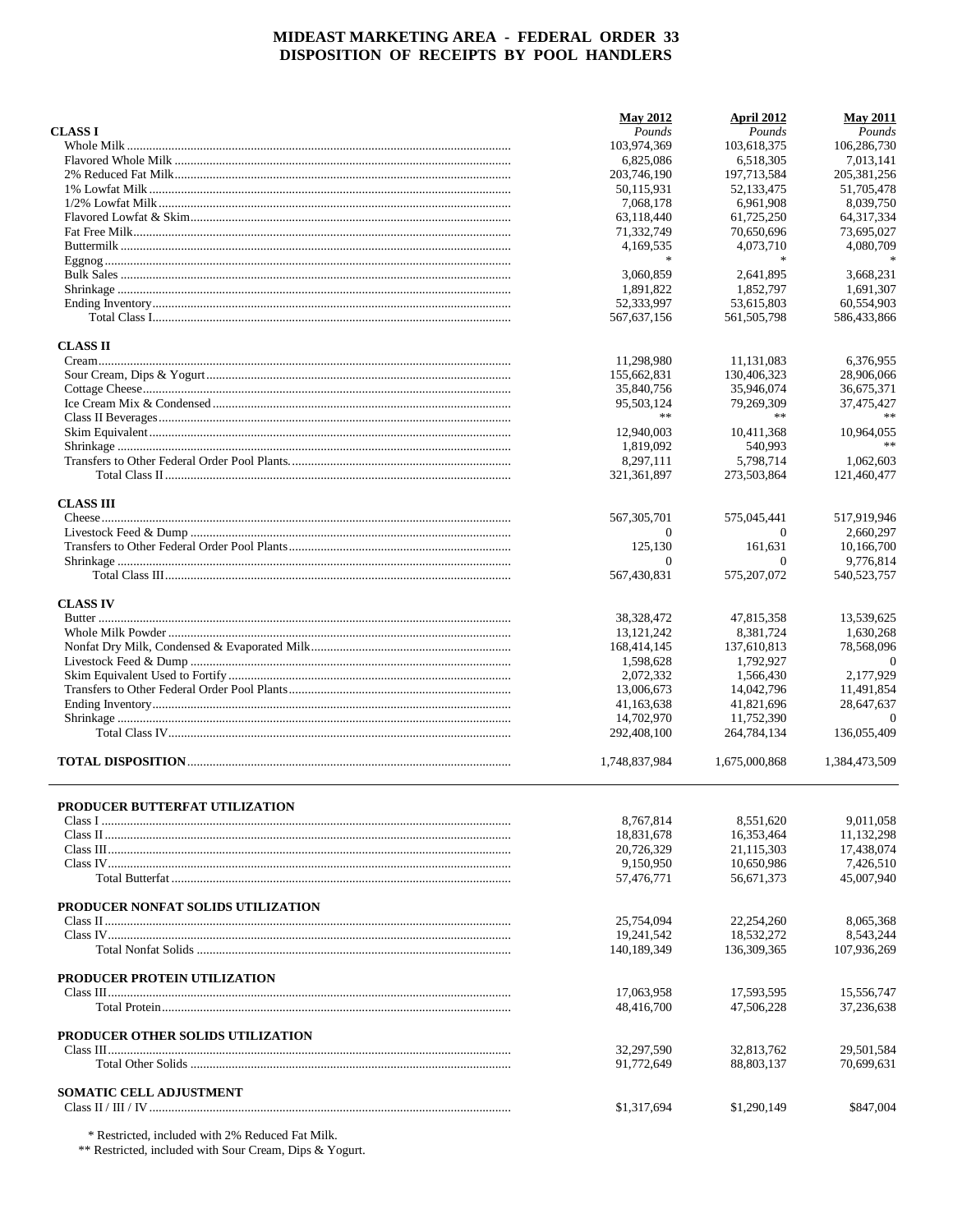|                                       | <b>June 2012</b> | <b>May 2012</b> | <b>June 2011</b> |
|---------------------------------------|------------------|-----------------|------------------|
| <b>CLASS I</b>                        | Pounds           | Pounds          | Pounds           |
|                                       | 99.761.971       | 103,974,369     | 101,342,404      |
|                                       | 6,084,194        | 6.825.086       | 6,554,640        |
|                                       | 196,043,855      | 203,746,190     | 198,820,438      |
|                                       | 46,980,558       | 50,115,931      | 44.198.750       |
|                                       | 6,816,293        | 7,068,178       | 7,500,690        |
|                                       | 39,402,688       | 63,118,440      | 38,775,532       |
|                                       | 65,120,001       | 71,332,749      | 69,128,503       |
|                                       | 3,796,595        | 4,169,535       | 3,965,697        |
|                                       | $\frac{1}{2}$    | $\frac{1}{2}$   | $\ast$           |
|                                       | 2,386,735        | 3,060,859       | 2.610.456        |
|                                       | 1,803,565        | 1,891,822       | 2.505.410        |
|                                       | 50,231,048       | 52,333,997      | 50,316,120       |
|                                       | 518,427,503      | 567,637,156     | 525,718,640      |
| <b>CLASS II</b>                       |                  |                 |                  |
|                                       | 9,123,547        | 11,298,980      | 6,056,447        |
|                                       | 140,414,079      | 155,662,831     | 45,965,503       |
|                                       | 32,522,076       | 35,840,756      | 32,908,251       |
|                                       | 90,695,524       | 95,503,124      | 65,581,090       |
|                                       | **               | **              |                  |
|                                       | 12.064.262       | 12,940,003      | 11,939,988       |
|                                       | 1,268,038        | 1,819,092       | 128,460          |
|                                       | 11,258,335       | 8,297,111       | 2,208,423        |
|                                       | 297, 345, 861    | 321,361,897     | 164,788,162      |
| <b>CLASS III</b>                      |                  |                 |                  |
|                                       | 437,851,044      | 567, 305, 701   | 538,774,900      |
|                                       | $\Omega$         | $\Omega$        | 1,951,129        |
|                                       | 1,197,985        | 125,130         | 18,774,085       |
|                                       | $\Omega$         | $\Omega$        | 9,142,020        |
|                                       | 439,049,029      | 567,430,831     | 568,642,134      |
| <b>CLASS IV</b>                       |                  |                 |                  |
|                                       | 34,376,266       | 38,328,472      | 11,711,534       |
|                                       | 15,251,768       | 13, 121, 242    | 8,768,932        |
|                                       | 177,762,040      | 168,414,145     | 97,950,231       |
|                                       | 1,541,759        | 1,598,628       | $\theta$         |
|                                       | 1,827,726        | 2,072,332       | 1,855,822        |
|                                       | 5,942,320        | 13,006,673      | 13,976,570       |
|                                       | 35,275,061       | 41,163,638      | 19,929,355       |
|                                       | 12,614,308       | 14,702,970      | $\Omega$         |
|                                       | 284,591,248      | 292,408,100     | 154, 192, 444    |
|                                       | 1,539,413,641    | 1,748,837,984   | 1,413,341,380    |
|                                       |                  |                 |                  |
| <b>PRODUCER BUTTERFAT UTILIZATION</b> |                  |                 |                  |
|                                       | 8,359,009        | 8.767.814       | 8,491,564        |
|                                       | 17,703,859       | 18,831,678      | 12,526,814       |
|                                       | 15,909,365       | 20.726.329      | 18,430,904       |
|                                       | 8,249,749        | 9,150,950       | 6,322,871        |
|                                       | 50,221,982       | 57,476,771      | 45,772,153       |
| PRODUCER NONFAT SOLIDS UTILIZATION    |                  |                 |                  |
|                                       | 23,901,650       | 25,754,094      | 11,106,777       |
|                                       | 20.535.168       | 19,241,542      | 10,756,993       |
|                                       | 123,892,675      | 140,189,349     | 111,707,426      |
| PRODUCER PROTEIN UTILIZATION          |                  |                 |                  |
|                                       | 13,081,768       | 17,063,958      | 16,601,704       |
|                                       | 42,557,524       | 48,416,700      | 38,170,588       |
|                                       |                  |                 |                  |
| PRODUCER OTHER SOLIDS UTILIZATION     |                  |                 |                  |
|                                       | 24,979,718       | 32,297,590      | 31,964,308       |
|                                       | 81,335,151       | 91,772,649      | 73,536,838       |
| <b>SOMATIC CELL ADJUSTMENT</b>        |                  |                 |                  |
|                                       | \$1,133,490      | \$1,317,694     | \$970,731        |
|                                       |                  |                 |                  |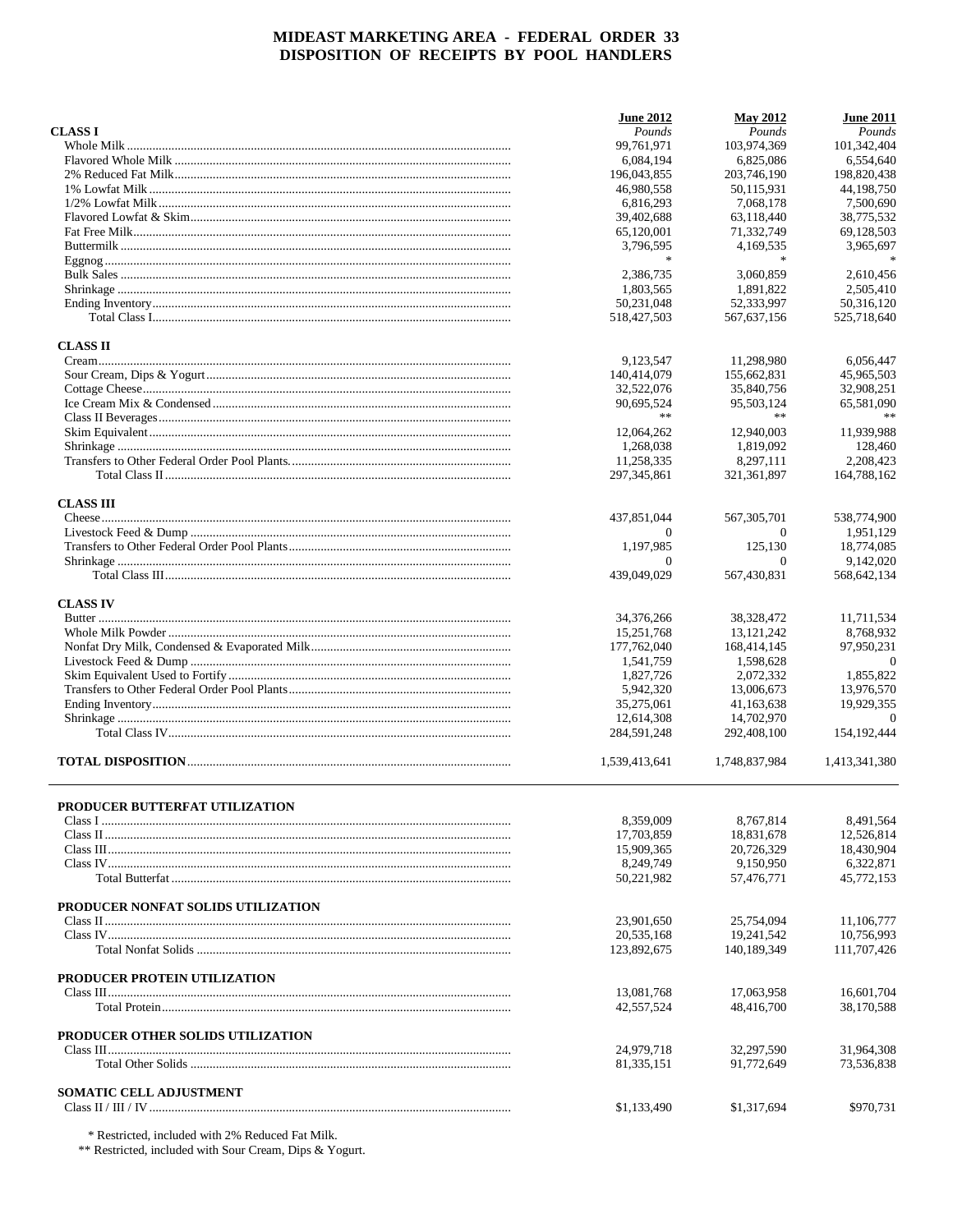|                                    | <b>July 2012</b> | <b>June 2012</b> | <b>July 2011</b> |
|------------------------------------|------------------|------------------|------------------|
| <b>CLASS I</b>                     | Pounds           | Pounds           | Pounds           |
|                                    | 101,976,101      | 99,761,971       | 103,647,224      |
|                                    | 6,372,585        | 6,084,194        | 6.474.169        |
|                                    | 199,065,085      | 196,043,855      | 204,792,859      |
|                                    | 45, 135, 112     | 46,980,558       | 43,352,322       |
|                                    | 7,027,574        | 6,816,293        | 7.971.063        |
|                                    | 38,858,075       | 39,402,688       | 34,891,534       |
|                                    | 64,870,913       | 65,120,001       | 70,747,128       |
|                                    | 4,115,867        | 3,796,595        | 4,082,427        |
|                                    | $\mathbf{0}$     | $\ast$           |                  |
|                                    | 2,370,659        | 2,386,735        | 3,252,426        |
|                                    | 1,938,884        | 1,803,565        | 1,204,443        |
|                                    | 54,408,304       | 50,231,048       | 43,384,746       |
|                                    | 526,139,159      | 518,427,503      | 523,800,341      |
| <b>CLASS II</b>                    |                  |                  |                  |
|                                    | 7,966,508        | 9,123,547        | 6,752,348        |
|                                    | 145,818,404      | 140,414,079      | 130, 352, 252    |
|                                    | 36,108,704       | 32,522,076       | 38,757,570       |
|                                    | 90,603,650       | 90,695,524       | 85,075,686       |
|                                    | **               | $\pm\, \pm$      | **               |
|                                    | 12,031,868       | 12,064,262       | 11,383,205       |
|                                    | 824,616          | 1,268,038        | 711,706          |
|                                    |                  |                  |                  |
|                                    | 11,570,736       | 11,258,335       | 6,322,301        |
|                                    | 304,924,486      | 297, 345, 861    | 279,355,068      |
| <b>CLASS III</b>                   |                  |                  |                  |
|                                    | 301,752,687      | 437,851,044      | 526,988,330      |
|                                    | 624,634          | 1,197,985        | 7,742,923        |
|                                    | 302, 377, 321    | 439,049,029      | 534,731,253      |
| <b>CLASS IV</b>                    |                  |                  |                  |
|                                    | 29,210,019       | 34,376,266       | 12,952,712       |
|                                    | 13,239,853       | 15,251,768       | 9.943,964        |
|                                    | 138,440,629      | 177,762,040      | 80,270,674       |
|                                    | 1,871,977        | 1,541,759        | 1,972,161        |
|                                    | 1,980,947        | 1,827,726        | 2,140,617        |
|                                    | 5,816,415        | 5,942,320        | 6,302,141        |
|                                    | 32,217,014       | 35,275,061       | 44,973,431       |
|                                    | 11,693,846       | 12,614,308       | 10,758,806       |
|                                    | 234,470,700      | 284,591,248      | 169, 314, 506    |
|                                    | 1,367,911,666    | 1,539,413,641    | 1,507,201,168    |
| PRODUCER BUTTERFAT UTILIZATION     |                  |                  |                  |
|                                    |                  | 8.359.009        |                  |
|                                    | 8,537,749        |                  | 8,552,620        |
|                                    | 17,648,881       | 17,703,859       | 15,613,524       |
|                                    | 11,550,235       | 15,909,365       | 18,475,604       |
|                                    | 6,501,042        | 8,249,749        | 6,970,203        |
|                                    | 44,237,907       | 50,221,982       | 49,611,951       |
| PRODUCER NONFAT SOLIDS UTILIZATION |                  |                  |                  |
|                                    | 24,503,605       | 23,901,650       | 22,176,795       |
|                                    | 16,977,994       | 20,535,168       | 11,306,847       |
|                                    | 109,540,432      | 123,892,675      | 120,987,071      |
| PRODUCER PROTEIN UTILIZATION       |                  |                  |                  |
|                                    | 8,903,294        | 13,081,768       | 15,583,372       |
|                                    | 37,164,066       | 42,557,524       | 41,015,549       |
| PRODUCER OTHER SOLIDS UTILIZATION  |                  |                  |                  |
|                                    | 17,322,522       | 24,979,718       | 30,266,100       |
|                                    | 72,376,366       | 81, 335, 151     | 79,971,522       |
| SOMATIC CELL ADJUSTMENT            |                  |                  |                  |
|                                    | \$891,730        | \$1,133,490      | \$1,040,174      |
|                                    |                  |                  |                  |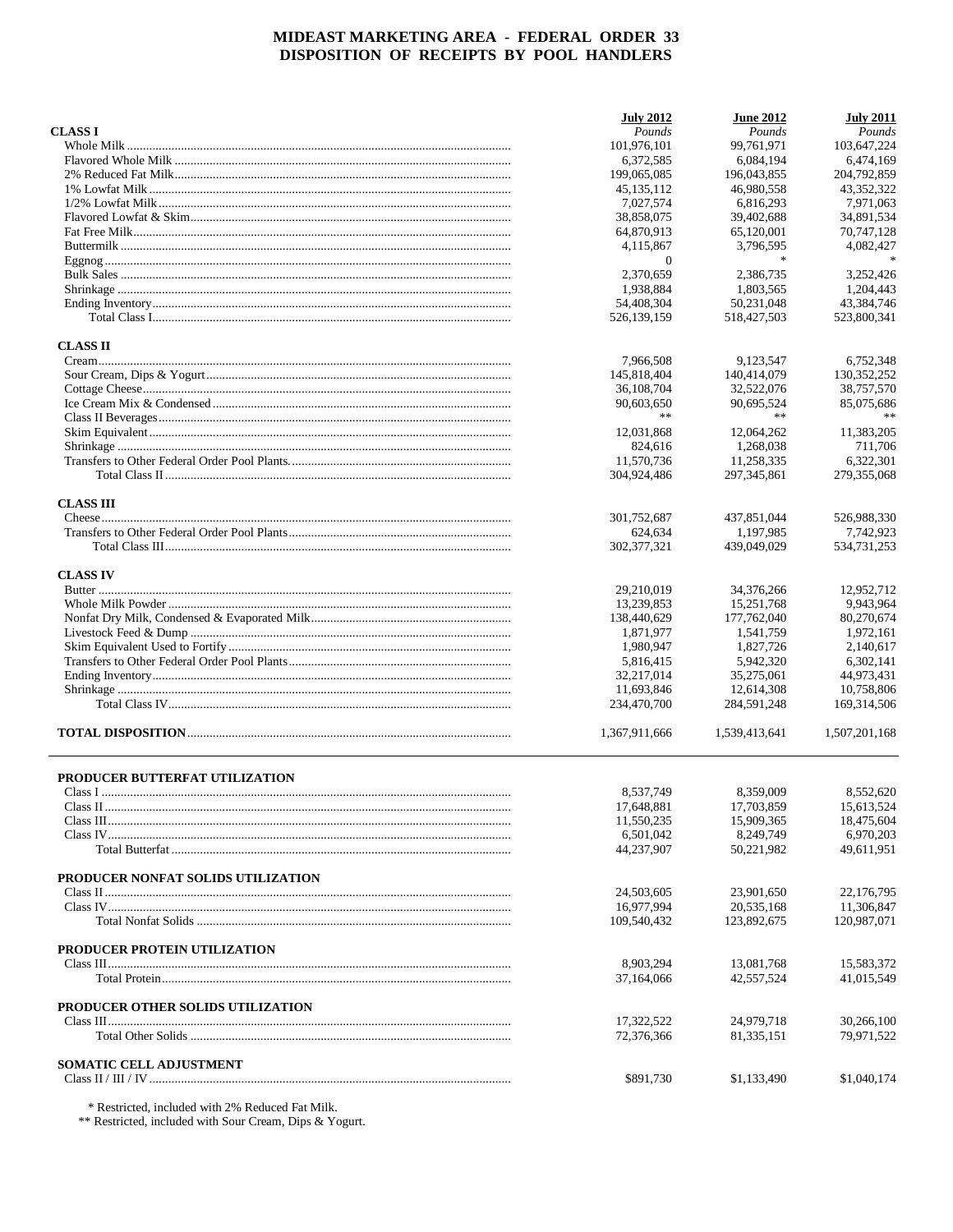|                                           | <b>August 2012</b>       | <b>July 2012</b>        | <b>August 2011</b>         |
|-------------------------------------------|--------------------------|-------------------------|----------------------------|
| <b>CLASS I</b>                            | Pounds                   | Pounds                  | Pounds                     |
|                                           | 108,374,018              | 101.976.101             | 111.027.875                |
|                                           | 7.021.126                | 6,372,585               | 6,969,367                  |
|                                           | 210,189,753              | 199,065,085             | 217,046,821                |
|                                           | 50,963,071               | 45.135.112              | 49,824,976                 |
|                                           | 7,192,828                | 7,027,574               | 7,989,200                  |
|                                           | 54,587,917               | 38,858,075              | 49,458,269                 |
|                                           | 69,057,280               | 64,870,913              | 76,514,686                 |
|                                           | 4,245,529                | 4,115,867               | 4,374,040                  |
|                                           | $\theta$                 | $\theta$                |                            |
|                                           | 1.739.436                | 2,370,659               | 5.438.841                  |
|                                           | 2,170,103                | 1,938,884               | 2.563.929                  |
|                                           | 57.991.014               | 54,408,304              | 50.716.227                 |
|                                           | 573,532,075              | 526,139,159             | 581,924,231                |
| <b>CLASS II</b>                           |                          |                         |                            |
|                                           | 8,995,563                | 7,966,508               | 11,383,675                 |
|                                           | 163,256,642              | 145,818,404             | 146,356,316                |
|                                           | 35,522,508               | 36,108,704              | 40,946,705                 |
|                                           | 84,833,432               | 90,603,650              | 91,293,527                 |
|                                           | $**$                     | $\pm\, \pm$             |                            |
|                                           | 10,911,205               | 12.031.868              | 11,566,875                 |
|                                           | 11,751,904               | 824,616                 | 266,164                    |
|                                           | 1,280,889                | $\theta$                | $\theta$                   |
|                                           |                          | 11.570.736              |                            |
|                                           | 4,734,578                |                         | 7,534,142                  |
|                                           | 321,286,721              | 304,924,486             | 309, 347, 404              |
| <b>CLASS III</b>                          |                          |                         |                            |
|                                           | 331,897,418              | 301,752,687             | 518,007,414                |
|                                           | 367,905<br>332, 265, 323 | 624,634<br>302,377,321  | 2,547,323<br>520, 554, 737 |
| <b>CLASS IV</b>                           |                          |                         |                            |
|                                           | 16, 127, 026             | 29,210,019              | 11,936,569                 |
|                                           | 11,202,430               | 13,239,853              | 15,253,427                 |
|                                           | 141, 102, 013            | 138,440,629             | 67,275,118                 |
|                                           | $\theta$                 | 1,871,977               | 1,988,267                  |
|                                           | 1,896,261                | 1,980,947               | 2,310,484                  |
|                                           | 3,958,846                | 5,816,415               | 8,361,780                  |
|                                           | 27,554,534               | 32,217,014              | 37,779,101                 |
|                                           | $\theta$                 | 11,693,846              | 11,632,297                 |
|                                           | 201,841,110              | 234,470,700             | 156,537,043                |
|                                           | 1,428,925,229            | 1,367,911,666           | 1,568,363,415              |
|                                           |                          |                         |                            |
| PRODUCER BUTTERFAT UTILIZATION<br>Class I | 9,021,609                | 8,537,749               | 9,405,305                  |
|                                           | 17,748,194               | 17,648,881              | 17,268,200                 |
|                                           | 12,675,032               | 11,550,235              | 17,287,567                 |
|                                           | 6,206,754                | 6,501,042               | 6,133,033                  |
|                                           | 45,651,589               | 44,237,907              | 50,094,105                 |
| PRODUCER NONFAT SOLIDS UTILIZATION        |                          |                         |                            |
|                                           | 25.526.459               | 24.503.605              | 24,212,668                 |
|                                           | 14,580,398               | 16,977,994              | 8,467,870                  |
|                                           | 112,665,898              | 109,540,432             | 122,444,765                |
|                                           |                          |                         |                            |
| PRODUCER PROTEIN UTILIZATION              | 9.151.448                |                         | 14,692,195                 |
|                                           | 38,686,472               | 8,903,294<br>37,164,066 | 42,097,642                 |
| PRODUCER OTHER SOLIDS UTILIZATION         |                          |                         |                            |
|                                           | 17,496,798               | 17,322,522              | 27,945,693                 |
|                                           | 73,979,426               | 72,376,366              | 80, 347, 123               |
|                                           |                          |                         |                            |
| <b>SOMATIC CELL ADJUSTMENT</b>            | \$896,937                | \$891,730               | \$848,936                  |
|                                           |                          |                         |                            |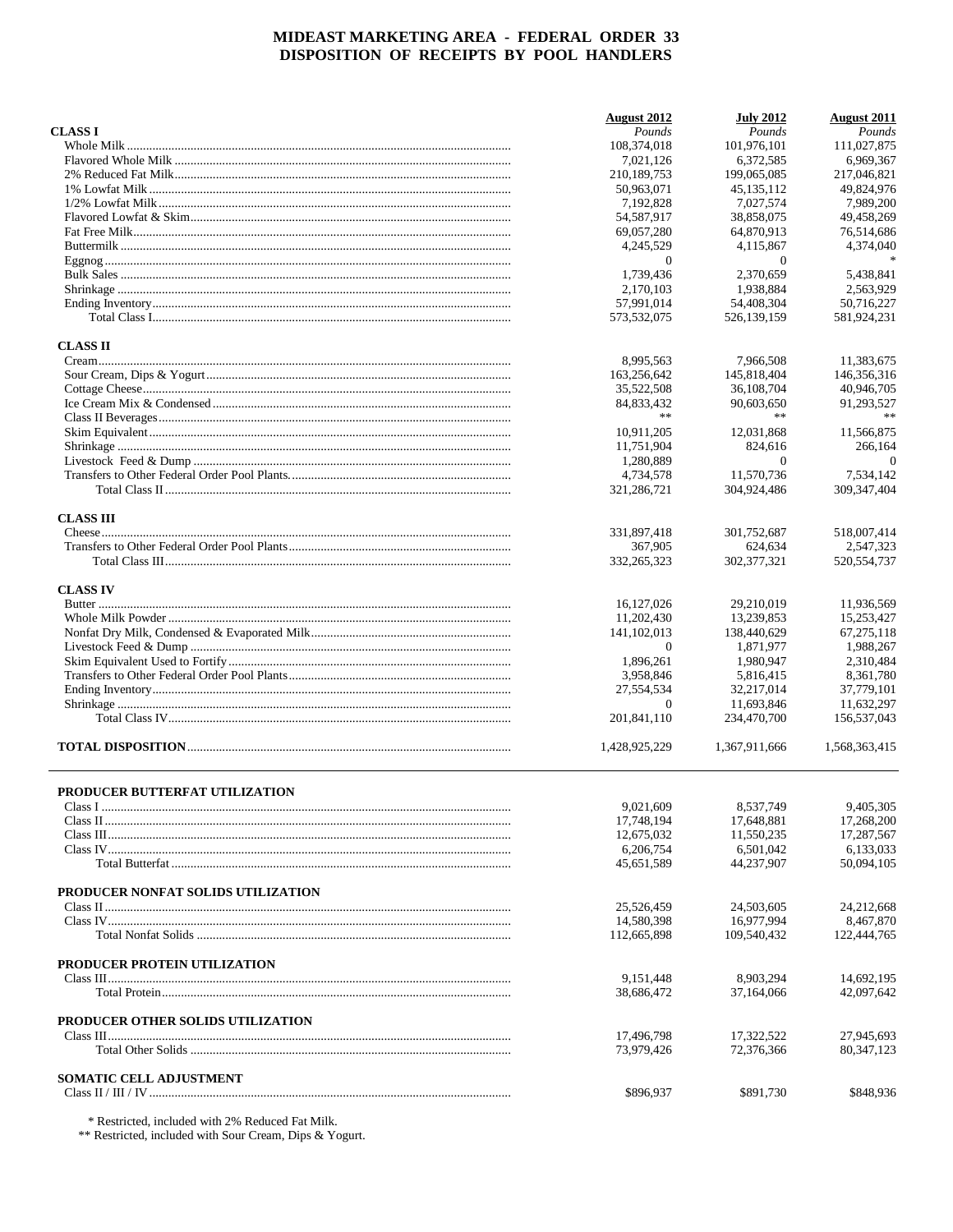|                                    | September 2012              | August 2012               | September 2011            |
|------------------------------------|-----------------------------|---------------------------|---------------------------|
| <b>CLASS I</b>                     | Pounds                      | Pounds                    | Pounds                    |
|                                    | 100,523,489                 | 108,374,018               | 108,559,101               |
|                                    | 6,738,756                   | 7,021,126                 | 6,719,361                 |
|                                    | 192,745,347                 | 210,189,753               | 210,289,299               |
|                                    | 51,850,874                  | 50,963,071                | 55,168,616                |
|                                    | 6,770,349                   | 7,192,828                 | 7,922,542                 |
|                                    | 65,290,149                  | 54,587,917                | 66,359,793                |
|                                    | 65,648,662                  | 69,057,280                | 74,738,840                |
|                                    | 3,254,901                   | 4,245,529                 | 5,290,394                 |
|                                    | 86,305                      | $\theta$                  | 287,982                   |
|                                    | 964,269                     | 1,739,436                 | 4,206,401                 |
|                                    | 1,939,572                   | 2,170,103                 | 1,215,528                 |
|                                    | 48, 185, 805<br>543,998,478 | 57,991,014<br>573,532,075 | 58,735,567<br>599,493,424 |
| <b>CLASS II</b>                    |                             |                           |                           |
|                                    | 9,980,112                   | 8,995,563                 | 10,252,386                |
|                                    | 162,023,057                 | 163,256,642               | 143,562,692               |
|                                    | 31,704,075                  | 35,522,508                | 30,099,330                |
|                                    | 66,514,943                  | 84,833,432                | 69,295,655                |
|                                    |                             |                           |                           |
|                                    | 8,391,222                   | 10,911,205                | 8,032,067                 |
|                                    | 10,744,221                  | 11,751,904                |                           |
|                                    | 1,047,168                   | 1,280,889                 | $\Omega$                  |
|                                    | 6,954,422                   | 4,734,578                 | 1,685,456                 |
|                                    | 297, 359, 220               | 321, 286, 721             | 262,927,586               |
| <b>CLASS III</b>                   |                             |                           |                           |
|                                    | 299,048,805                 | 331,897,418               | 465,915,331               |
|                                    | 0                           | $\theta$                  | 2,432,956                 |
|                                    | 95,786                      | 367,905                   | 2,140,476                 |
|                                    | $\Omega$                    | $\Omega$                  | 11,027,451                |
|                                    | 299, 144, 591               | 332, 265, 323             | 481,516,214               |
| <b>CLASS IV</b>                    |                             |                           |                           |
|                                    | 14,756,638                  | 16,127,026                | 16,226,036                |
|                                    | 11,236,760                  | 11,202,430                | 16,760,064                |
|                                    | 96,029,404                  | 141, 102, 013             | 43,077,882                |
|                                    | 1,642,173                   | 1,896,261                 | 2,351,869                 |
|                                    | 6,475,452                   | 3,958,846                 | 6,682,767                 |
|                                    | 50,292,736                  | 27,554,534                | 30,811,383                |
|                                    | 180,433,163                 | 201,841,110               | 115,910,001               |
|                                    | 1,320,935,452               | 1,428,925,229             | 1,459,847,225             |
| PRODUCER BUTTERFAT UTILIZATION     |                             |                           |                           |
|                                    | 8,165,311                   | 9,021,609                 | 9, 207, 324               |
|                                    | 15,339,600                  | 17,748,194                | 13,926,562                |
|                                    | 11,743,008                  | 12,675,032                | 17,273,780                |
|                                    | 7,954,529                   | 6,206,754                 | 7,339,946                 |
|                                    | 43, 202, 448                | 45.651.589                | 47,747,612                |
| PRODUCER NONFAT SOLIDS UTILIZATION |                             |                           |                           |
|                                    | 24,757,682                  | 25,526,459                | 21,081,322                |
|                                    | 12,739,106                  | 14,580,398                | 5,797,259                 |
|                                    | 104,892,689                 | 112,665,898               | 114,599,158               |
| PRODUCER PROTEIN UTILIZATION       |                             |                           |                           |
|                                    | 8,446,880                   | 9,151,448                 | 13,744,088                |
|                                    | 36,659,189                  | 38.686.472                | 40,125,982                |
| PRODUCER OTHER SOLIDS UTILIZATION  |                             |                           |                           |
|                                    | 15,689,137<br>68,233,500    | 17,496,798<br>73,979,426  | 25,468,953<br>74,473,176  |
|                                    |                             |                           |                           |
| <b>SOMATIC CELL ADJUSTMENT</b>     | \$952,293                   | \$896,937                 | \$795,244                 |
|                                    |                             |                           |                           |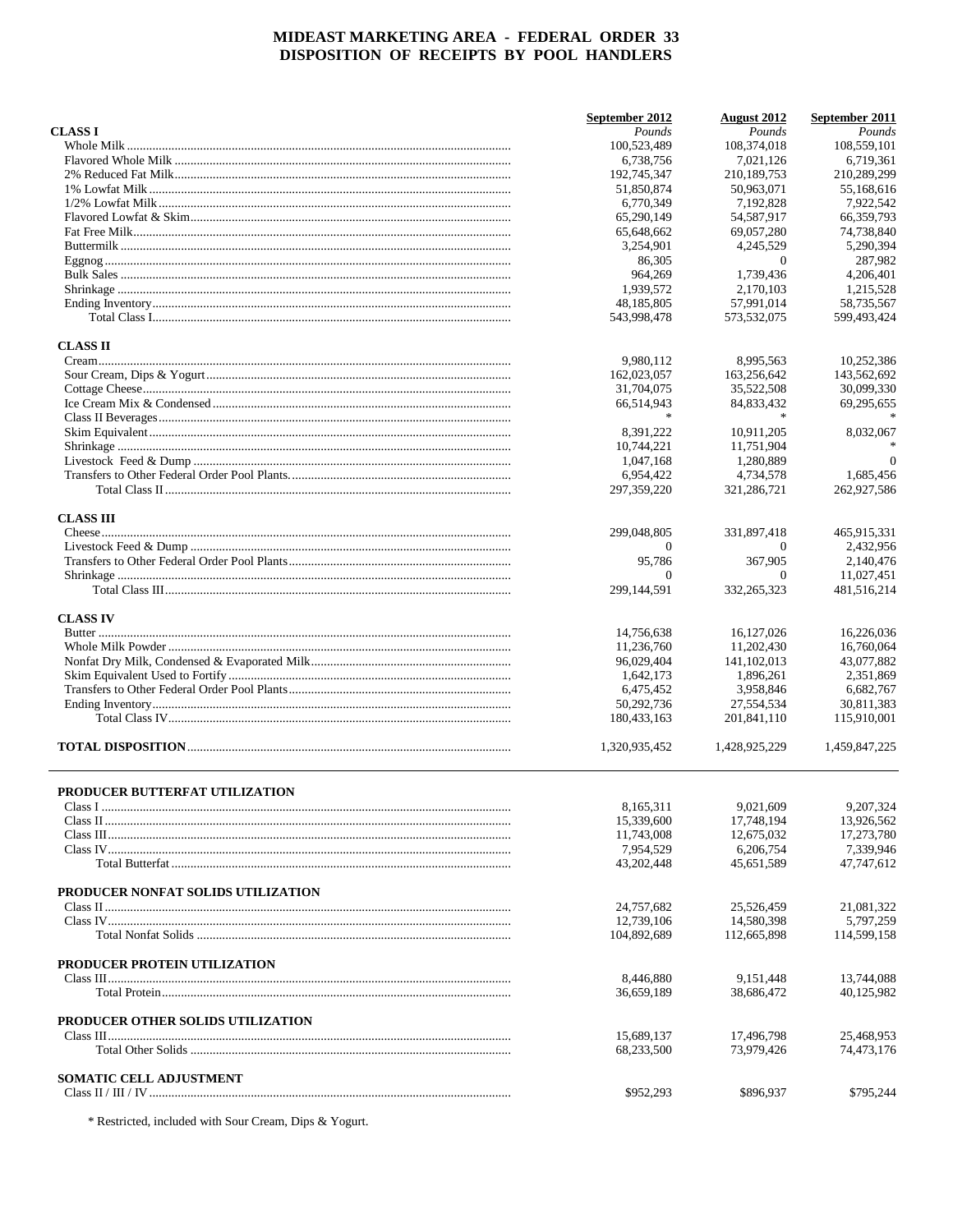|                                    | October 2012            | September 2012           | October 2011            |
|------------------------------------|-------------------------|--------------------------|-------------------------|
| <b>CLASS I</b>                     | Pounds                  | Pounds                   | Pounds                  |
|                                    | 120,876,095             | 100,523,489              | 108,961,912             |
|                                    | 7.255.794               | 6,738,756                | 6,888,341               |
|                                    | 221,849,108             | 192,745,347              | 209,550,246             |
|                                    | 62,333,699              | 51,850,874               | 57,118,417              |
|                                    | 6.915.362               | 6,770,349                | 7,714,208               |
|                                    | 72,857,799              | 65,290,149               | 65,656,722              |
|                                    | 76,960,689              | 65,648,662               | 76,375,997              |
|                                    | 4,502,898               | 3,254,901                | 5,330,637               |
|                                    | 1,227,513               | 86,305                   | 1,135,748               |
|                                    | 1,326,916               | 964,269                  | 3,060,158               |
|                                    | 2,384,262               | 1,939,572                | 1,948,169               |
|                                    | 53,568,683              | 48,185,805               | 56,734,796              |
|                                    | 632,058,818             | 543,998,478              | 600,475,351             |
| <b>CLASS II</b>                    |                         |                          |                         |
|                                    | 12,836,956              | 9,980,112                | 11,419,996              |
|                                    | 164,746,473             | 162,023,057              | 138,521,090             |
|                                    | 36,651,329              | 31,704,075               | 37, 311, 734            |
|                                    | 66,959,781              | 66,514,943               | 70,581,508              |
|                                    |                         |                          |                         |
|                                    | 8,866,418               | 8,391,222                | 7,410,135               |
|                                    | 12,911,099              | 10.744.221               |                         |
|                                    | 1,325,702               | 1,047,168                | $\Omega$                |
|                                    | 4,604,848               | 6,954,422                | 2,118,350               |
|                                    | 308,902,606             | 297, 359, 220            | 267, 362, 813           |
| <b>CLASS III</b>                   |                         |                          |                         |
|                                    | 232,549,601             | 299,048,805              | 539,307,959             |
|                                    | 0                       | $\theta$                 | 2,335,470               |
|                                    | 4,499                   | 95,786                   | 3,564,253               |
|                                    | $\Omega$                | $\theta$                 | 9,784,684               |
|                                    | 232,554,100             | 299,144,591              | 554,992,366             |
|                                    |                         |                          |                         |
| <b>CLASS IV</b>                    |                         |                          |                         |
|                                    | 17,665,757              | 14,756,638               | 16,289,537              |
|                                    | 15,280,407              | 11,236,760               | 15,371,035              |
|                                    | 122,928,656             | 96,029,404               | 49,091,861              |
|                                    | 2,267,210               | 1,642,173                | 2,423,630               |
|                                    | 3,992,089               | 6,475,452                | 10,431,401              |
|                                    | 33,218,245              | 50,292,736               | 38,621,233              |
|                                    | 195, 352, 364           | 180,433,163              | 132,228,697             |
|                                    | 1,368,867,888           | 1,320,935,452            | 1,555,059,227           |
|                                    |                         |                          |                         |
| PRODUCER BUTTERFAT UTILIZATION     | 10,031,952              | 8,165,311                | 9,207,030               |
|                                    | 18, 121, 684            | 15,339,600               | 15,192,668              |
|                                    | 9,763,741               | 11,743,008               | 20,372,944              |
|                                    | 8.045.444               | 7.954.529                | 8,226,606               |
|                                    | 45,962,821              | 43,202,448               | 52,999,248              |
| PRODUCER NONFAT SOLIDS UTILIZATION |                         |                          |                         |
|                                    | 24,896,127              |                          |                         |
|                                    | 12,660,902              | 24,757,682<br>12,739,106 | 22,178,959<br>7,422,470 |
|                                    | 108,088,558             | 104,892,689              | 125,023,202             |
|                                    |                         |                          |                         |
| PRODUCER PROTEIN UTILIZATION       |                         |                          |                         |
|                                    | 6.502.853<br>38,457,366 | 8,446,880                | 16,674,425              |
|                                    |                         | 36,659,189               | 44,572,719              |
| PRODUCER OTHER SOLIDS UTILIZATION  |                         |                          |                         |
|                                    | 11,735,371              | 15,689,137               | 30,107,988              |
|                                    | 69,631,192              | 68,233,500               | 80,450,483              |
| <b>SOMATIC CELL ADJUSTMENT</b>     |                         |                          |                         |
|                                    | \$1,059,063             | \$952,293                | \$1,021,266             |
|                                    |                         |                          |                         |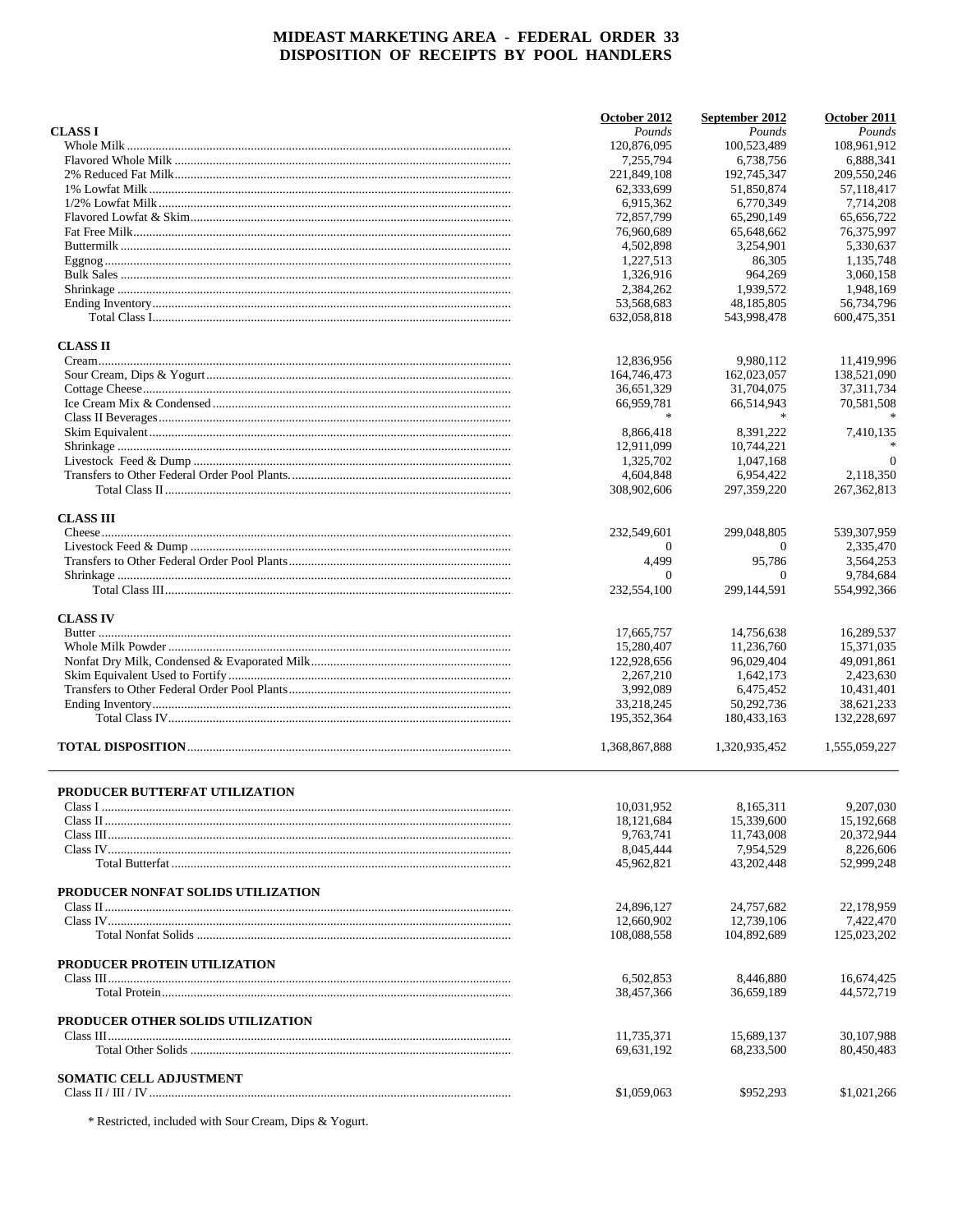|                                    | November 2012          | October 2012         | November 2011            |
|------------------------------------|------------------------|----------------------|--------------------------|
| <b>CLASS I</b>                     | Pounds                 | Pounds               | Pounds                   |
|                                    | 117,965,241            | 120.876.095          | 111,226,695              |
|                                    | 6,963,137              | 7,255,794            | 6.565.001                |
|                                    | 219,603,550            | 221,849,108          | 210,001,810              |
|                                    | 57,366,003             | 62,333,699           | 53,771,481               |
|                                    | 6,669,835              | 6,915,362            | 7,493,159                |
|                                    | 62,391,741             | 72,857,799           | 62,058,968               |
|                                    | 73,919,913             | 76,960,689           | 74,495,604               |
|                                    | 4,989,164              | 4,502,898            | 4,518,722                |
|                                    | 5,877,559              | 1,227,513            | 5,211,567                |
|                                    | 858,089                | 1,326,916            | 3,986,765                |
|                                    | 1,847,913              | 2,384,262            | 1.202.425                |
|                                    | 61,543,782             | 53,568,683           | 58,395,020               |
|                                    | 619,995,927            | 632,058,818          | 598,927,217              |
| <b>CLASS II</b>                    |                        |                      |                          |
|                                    | 11,659,817             | 12,836,956           | 10,457,908               |
|                                    | 132,740,990            | 164,746,473          | 122,656,692              |
|                                    | 28,525,554             | 36,651,329           | 34,858,537               |
|                                    | 52,056,877             | 66,959,781           | 36,030,171               |
|                                    | $\ast$                 | $\ast$               |                          |
|                                    | 7,162,520              | 8,866,418            | 6,422,717                |
|                                    | 472,214                | 12.911.099           | 505.331                  |
|                                    | $\mathbf{0}$           | 1,325,702            | $\overline{0}$           |
|                                    | 5,063,355              | 4,604,848            | 7,063,282                |
|                                    | 237,681,327            | 308,902,606          | 217,994,638              |
|                                    |                        |                      |                          |
| <b>CLASS III</b>                   |                        |                      |                          |
|                                    | 345,870,250            | 232,549,601          | 493, 241, 326            |
|                                    | 578,706<br>346,448,956 | 4,499<br>232,554,100 | 2,799,351<br>496,040,677 |
| <b>CLASS IV</b>                    |                        |                      |                          |
|                                    | 22,373,666             | 17,665,757           | 17,547,669               |
|                                    | 10,742,640             | 15,280,407           | 11,392,122               |
|                                    | 153,170,855            | 122,928,656          | 78,302,589               |
|                                    | 1,164,568              | $\theta$             | 2,592,072                |
|                                    | 2,905,865              | 2,267,210            | 2,644,997                |
|                                    | 10,383,549             | 3,992,089            | 11,282,012               |
|                                    | 32,963,017             | 33,218,245           | 37,327,946               |
|                                    | 12,555,466             | $\theta$             | 11,325,714               |
|                                    |                        |                      |                          |
|                                    | 246,259,626            | 195,352,364          | 172,415,121              |
|                                    | 1,450,385,836          | 1,368,867,888        | 1,485,377,653            |
| PRODUCER BUTTERFAT UTILIZATION     |                        |                      |                          |
|                                    | 9,981,918              | 10,031,952           | 9,565,294                |
|                                    | 15,679,037             | 18,121,684           | 14,011,236               |
|                                    | 14,356,184             | 9,763,741            | 18,496,418               |
|                                    | 10,353,206             | 8,045,444            | 9,073,209                |
|                                    | 50,370,345             | 45,962,821           | 51,146,157               |
|                                    |                        |                      |                          |
| PRODUCER NONFAT SOLIDS UTILIZATION |                        |                      |                          |
|                                    | 19,394,073             | 24.896.127           | 17,749,774               |
|                                    | 17,749,261             | 12,660,902           | 10,829,242               |
|                                    | 116,747,904            | 108,088,558          | 119,556,910              |
| PRODUCER PROTEIN UTILIZATION       |                        |                      |                          |
|                                    | 10,228,845             | 6,502,853            | 15,024,135               |
|                                    | 41,755,378             | 38,457,366           | 42,876,443               |
| PRODUCER OTHER SOLIDS UTILIZATION  |                        |                      |                          |
|                                    | 18,359,058             | 11,735,371           | 26,915,814               |
|                                    | 74,992,526             | 69,631,192           | 76,680,467               |
| <b>SOMATIC CELL ADJUSTMENT</b>     |                        |                      |                          |
|                                    | \$1,289,769            | \$1,059,063          | \$1,105,488              |
|                                    |                        |                      |                          |